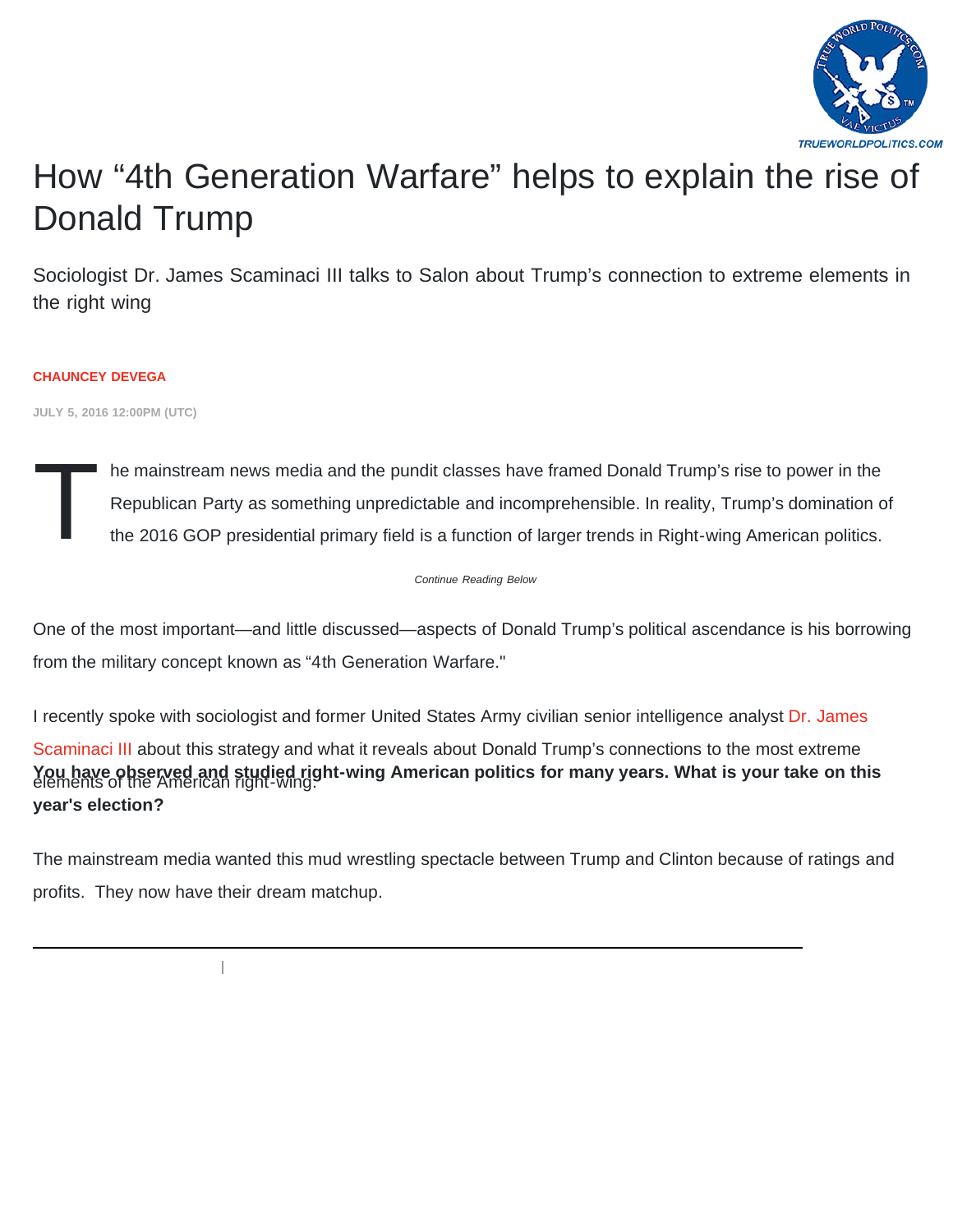I have supported Bernie Sanders from day one. I still support Bernie 100 percent. Trump needs to be defeated, as does the neoliberal economic model and neoconservative national security model. We need a more robust progressive movement and politics. We need to keep organizing and we need to replace corporate Democrats with progressive Democrats. The Democratic Party needs to be transformed into a party that represents the needs and aspirations of the 99 percent.

**One of the dominant frames in the mainstream news media is that Donald Trump is some type of surprise, an aberration of sorts, that has come out of nowhere to bulldoze the 2016 Republican presidential field. Is this narrative accurate?**

Trump is the logical outcome and expression of what has always been present in the Republican Party.

*Continue Reading Below*

White supremacy is the operating system of America and it is strongest in the Republican Party. Marc Hetherington and Jonathan Weiler in their book *Authoritarianism & Polarization in American Politics* demonstrate that the two major political parties have sorted their supporters out along the authoritarianism dimension, with the Republican Party stronger on authoritarianism and the Democratic Party weaker. That is not to say that every Republican is an authoritarian or vice versa. But, authoritarianism is correlated with being anti-black, racial resentment, anti-immigrant, against reproductive rights, and against gay rights, for example.

We also know from George Lakoff that the family model of the right-wing is the strict father model which is based on authority, obedience, discipline, and punishment. This is consistent with the extreme rightward turn of the Republican Party.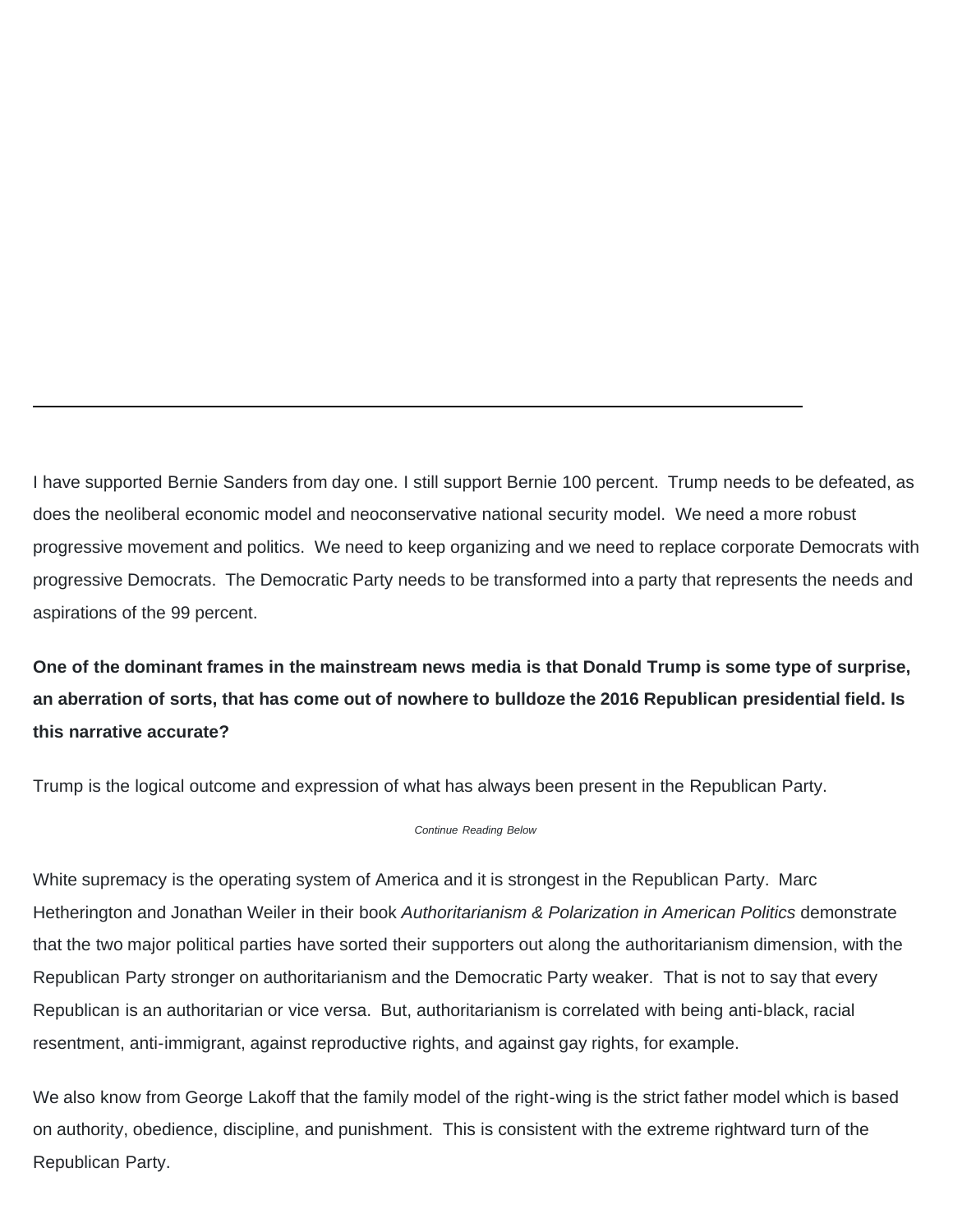Trump's right-wing populism is also consistent with academic studies of the Tea Party movement in which supporters favored Social Security, Medicare, and Medicaid for people like themselves and opposed all types of social welfare programs for non-whites, people they thought were undeserving.

If you look at these deep, swirling undercurrents, why should it be a surprise that Donald Trump has triumphed?

### **In my writings here at Salon and elsewhere I have described Donald Trump as a proto-fascist. Do you think this description is accurate?**

I defer to Chip Berlet, arguably one of the progressive movement's leading researchers on the right-wing. Berlet argues that while it is tempting to label Trump a fascist or neo-fascist, that he is in reality a "right-wing populist bully." Berlet has written that right-wing populism is based upon prejudice, bigotry, racism, demonization, scapegoating, and conspiracy theories aimed at the governing elite. Trump has used all of these devices and psychological weapons to vanquish his political rivals for the nomination and now to arouse rage in his supporters directed at very specific social categories.

I do not think we should get into a circular firing squad and squabble over terminology. Berlet suggests that the strategy needed is to organize at the community level to protect the most vulnerable targets of Trump and his movement's wrath.

Trump represents a great danger to American civil liberties and democracy.

**In your writing and research, you have suggested that Trump's policy goals are not something cobbled together, random, or a product of his political naïveté and pandering to the GOP base, but rather, an example of what has been described as "4th generation warfare" (4GW) applied to American domestic politics. Can you explain this concept and how it helps us to understand contemporary movement conservatism, more generally, and Trump's rise, specifically?**

Fourth Generation Warfare is a conflict between a state actor and a non-state 4GW actor. The 4GW actor can be driven by ideas, religion, or the defense of the "purity of its race." The central objective is to undermine and destroy the legitimacy of the state actor, to deny the state actor a monopoly on the legitimate use of force, and to use manipulations of moving images and other psychological warfare techniques to remove affective support from the state actor. Psychological warfare would be more important than military operations.

A sub-component of 4GW is [William Lind's](http://www.traditionalright.com/author/wslind/) conspiracy theory of the internal war for supremacy between what he called "cultural Marxists" and their ideology of "Political Correctness" or "multiculturalism" and the "traditional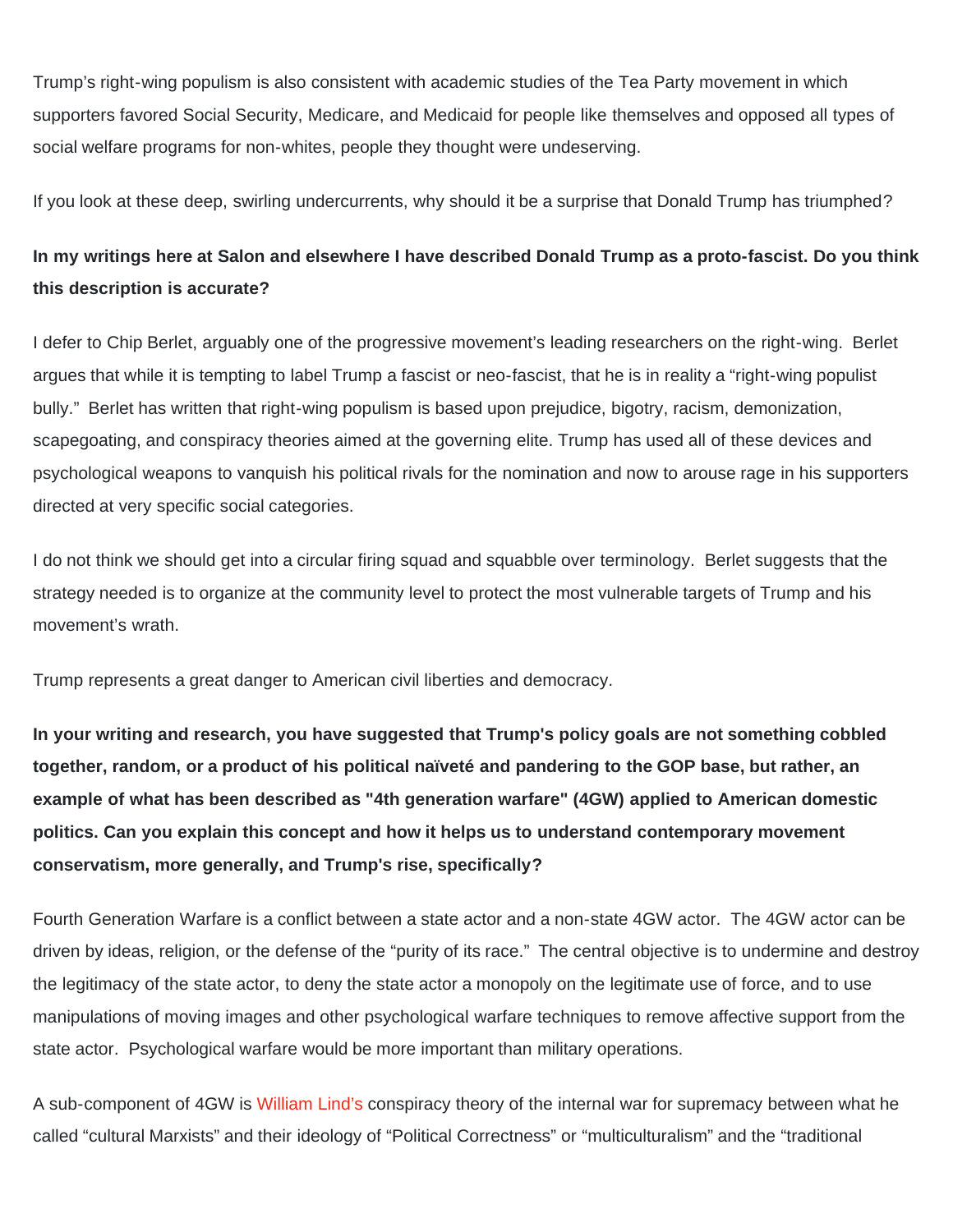American culture" or "Judeo-Christian culture." Lind argued that "cultural Marxists" hate America's "Judeo-Christian culture" and were seeking to destroy it. The losers were to be rich, white, conservative, Christian, heterosexual men.

This is where religious supremacy and white supremacy link up, and where Trump is attempting to fuse in his own person.

#### *Continue Reading Below*

Internally, this clash of cultures is weaponized as propaganda campaigns designed to delegitimize whole classes of peoples: Blacks and civil rights and voting rights; women and reproductive rights; the LGBTQ and gay rights; workers and labor rights; environmentalists and environmental laws and science.

Outside the country, the clash of civilizations is between Christianity and Islam. In fact, Weyrich and Lind began in the early 1990s to target Islam as a violent, illegitimate religion. One can draw a straight line from the anti-Muslim views of Weyrich and Lind in the early 1990s to the Islamophobia of today.

Trump's core policies are all consistent with Lind's writings since 2005. Lind called for a Berlin-style wall on the U.S.-Mexican border, supported the Minutemen militia on the border, likened Latino and Muslim immigrants to invaders that had to be stopped, considered Muslim immigrants an imported cultural disease, and, if good immigrants came in, it was the destructive Black culture that turned them bad, and opposed Wall Street conservatives.

Lind's ideas have circulated throughout the right-wing for just over a decade. Trump is just telling the Republican base what they have already heard or read.

## **Can you provide some more details about William Lind and Paul Weyrich? How influential are they for conservative elites?**

The late Paul Weyrich was one of the four horsemen of the Christian Right who created that movement with the help of money from Coors and other billionaires. Lind is an acknowledged expert on military strategy and is a formidable opponent. Lind was his director of cultural conservatism at the Free Congress Foundation.

Weyrich was the strategic genius of the Christian Right. His first master stroke was to convince the mainstream media that he and others had created a secular "New Right." Weyrich created the Free Congress Foundation, the Heritage Foundation, the American Legislative Exchange Council, the Council for National Policy, and the Moral Majority. The secretive Council for National Policy brought together conservative funding sources, political operators and strategists, and Christians to put financial resources into culture war campaigns. Weyrich created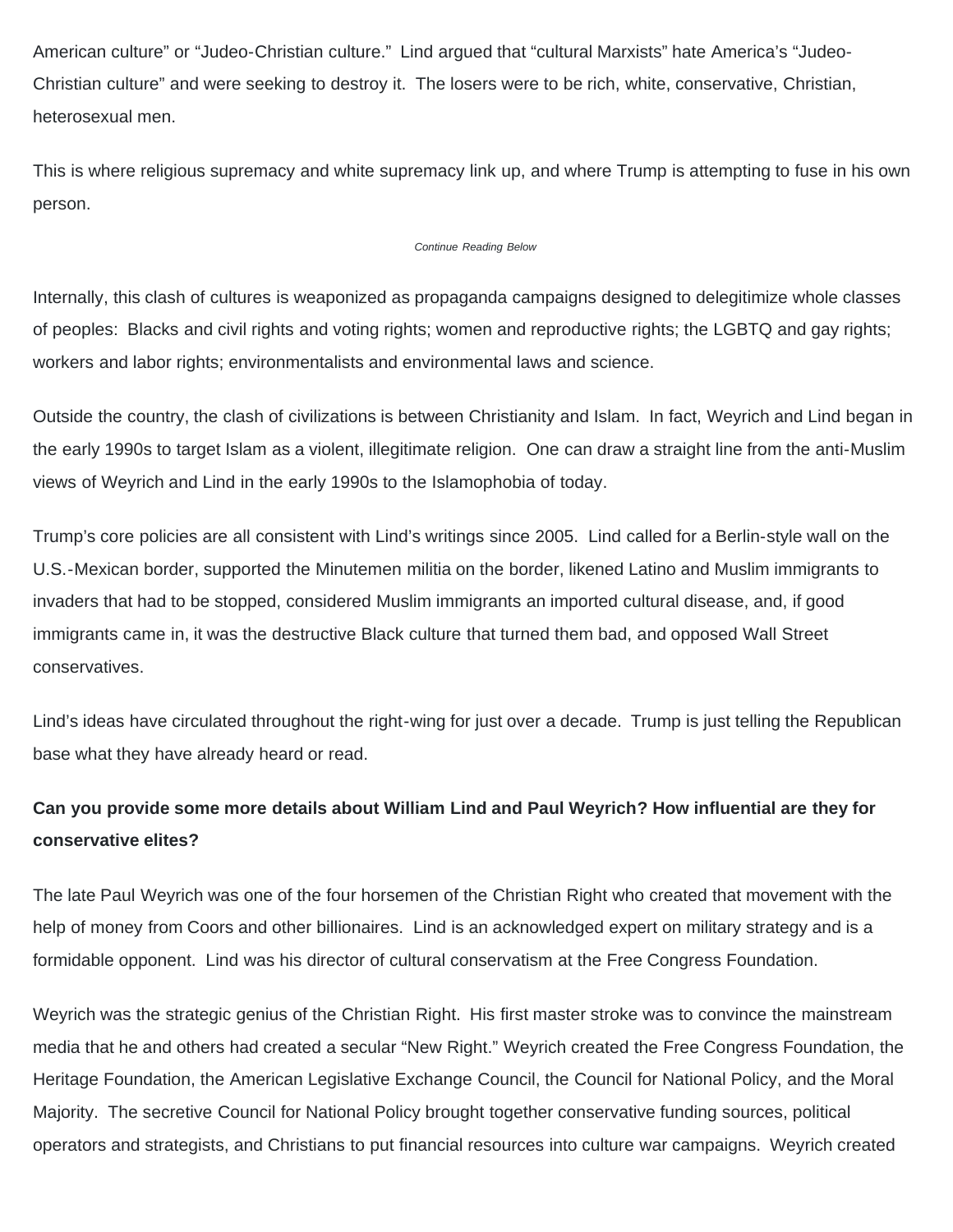the ad hoc Arlington Group to bring together political operators from inside and outside D.C. in order to have a centralized strategy with decentralized operations.

#### *Continue Reading Below*

Weyrich and Lind allowed the racist Council of Conservative Citizens to take their video on "Political Correctness", i.e. "multiculturalism," and spread that into the white nationalist and white supremacist segments of the right-wing.

Mike Vanderboegh, the militia strategist and founder of the Three Percenters, is an avid promoter of Fourth Generation Warfare.

Of note, in 2001, Karen Yurica uncovered a Paul Weyrich-commissioned strategy document on the "New Traditionalist Movement." Weyrich and Lind endorsed the following 4GW operational strategy: "Our strategy will be to bleed this corrupt culture dry. We will pick off the most intelligent and creative individuals in our society, the individuals who help give credibility to the current regime…. Our movement will be entirely destructive, and entirely constructive. We will not try to reform the existing institutions. We only intend to weaken them, and eventually destroy them…. We will maintain a constant barrage of criticism against the Left. We will attack the very legitimacy of the Left…. We will use guerrilla tactics to undermine the legitimacy of the dominant regime….Sympathy from the American people will increase as our opponents try to persecute us, which means our strength will increase at an accelerating rate due to more defections—and the enemy will collapse as a result."

Lind's and Weyrich's strategic documents are the writings of radical revolutionaries out to destroy an entire society and an entire belief system. This strategy, however flawed the execution and the candidate, is now in the hands of Donald Trump.

#### **Why hasn't the mainstream media spent more time discussing the hold that Lind's strategies have over the GOP?**

Well, the mainstream media is not interested in ideas or policies or anything other than he-said, she-said journalism, horse race journalism, or stenography.

We need to move beyond the prevailing progressive model of preventing "hate speech" crossing the imaginary Maginot Line between the fringe and the mainstream. As David Neiwert so persuasively argued in his brilliant book *The Eliminationists*, there is a conveyer belt that takes the most noxious, toxic ideas from the fringe, sanitizes them, and then spreads them into the mainstream media and the right-wing blogosphere. The imaginary Maginot Line has already been breached and is hemorrhaging hate and bile. There is a real need for progressive analysts to come together and understand the strategy, organization, networks, campaigns, and tactics of this right-wing movement. We cannot continue to do business as usual.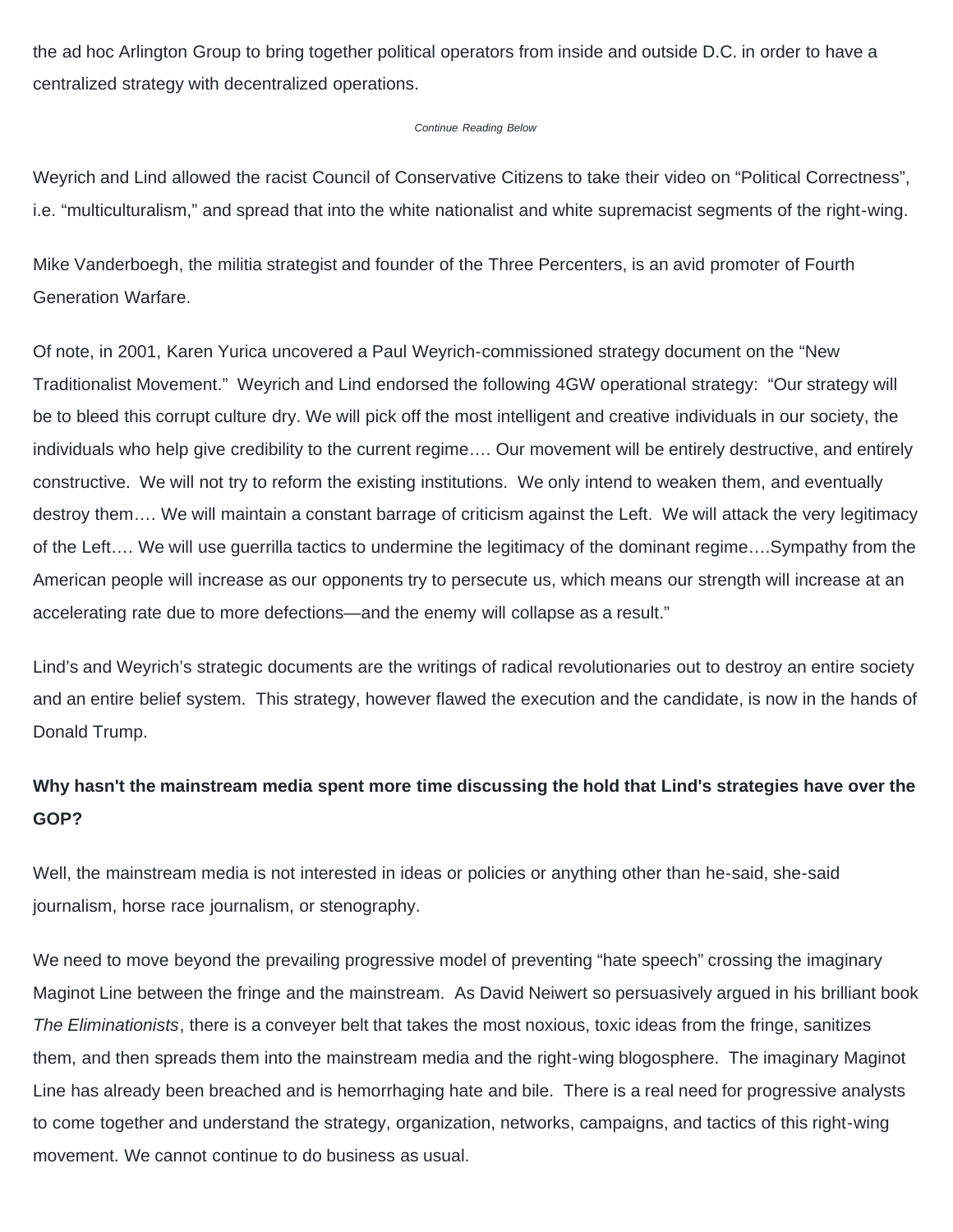The Christian Right incorporated white supremacy and religious supremacy. We did not appreciate the 4GW "cosmic war" coming with a growing gale force into our politics.

Trump is reaping what the Christian Right, Fox News, conservative talk radio, Christian radio and television, and the blogosphere has sown.

**There has been much discussion of the "horse race" aspect of the 2016 election and how Trump was able to win the GOP presidential nomination. I do not think that he will win the general election. I am actually more concerned about what happens when Trump loses and where his racist, authoritarian supporters go next. Given the rise of the White Right in the Age of Obama, and Trump's fascist leanings, how do you think the militia movement and other violent Right-wing extremists will exploit Trump's defeat? In short, what happens next?**

I think there is a need to worry about what happens when Trump loses. The base may conclude that the establishment and/or the mainstream media defeated him. There will still be hard core believers in his message. There will be another Trump. I do not know how someone could not see how relatively easily Trump destroyed his political rivals with a mixture of economic populism—saving Social Security, Medicare, and Medicaid, and maybe even supporting universal health care—with racism, nativism, xenophobia, religious intolerance, and authoritarianism.

As neoliberalism fails and the Democratic Party does not address its destructive consequences for ordinary people,